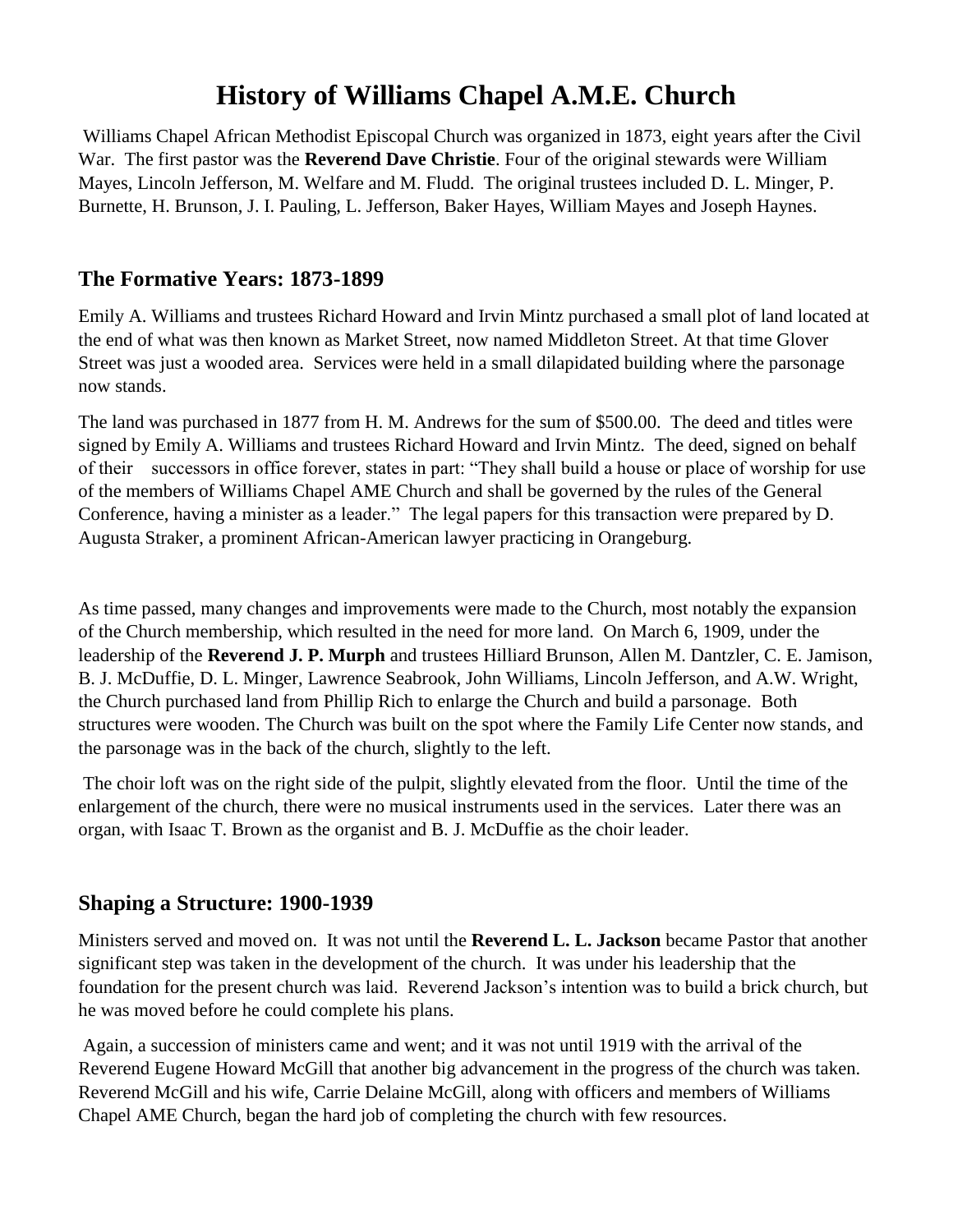In 1921, after studying plans, pricing materials and analyzing needs, work began on the church. The Pastor, Reverend McGill, and trustees H. Brunson, Lincoln Jefferson, J. Minger, P. B. Burnette, D. L. Minger, H.W. Jenkins, Baker Haynes, Joseph Haynes and Knolton Smith, borrowed \$6,342.50 from Orangeburg National Bank. This mortgage was executed and delivered pursuant to the resolution unanimously passed at the conference of the members of Williams Chapel AME Church. Miller F. Whittaker, an architect in Orangeburg and a church member, designed the church.

Other ministers in the early 20th century at Williams Chapel were Reverend Jasper Cephus Quarles, Henry Murph, J. B. Jennings, John Bunyan and Richard E. Brogdon.

The current Church, with the exception of the basement, was completed. The furnishings were selected for the pulpit, choir loft and altar; pews were chosen, and a Moeller pipe organ was installed, which at time was second to none in Orangeburg. Miss Elsworth Jefferson, a student at State Agriculture and Mechanical College, now South Carolina State University, served as organist for two years. The music was melodious, especially when she played the chimes. It was customary to have morning services, Sunday School, ACE League and night service. Esquire Shadrach Morgan served as Superintendent of the Sunday School. The ACE League was under the direction of H. L. Pinckney, Sr., Thomas J. Lyles and Goldie E. McDuffie. There were others who took part in all programs, but these individuals planned and executed the programs.

In 1937, Reverend McGill became the Pastor of Williams Chapel for the second time. His stay was short, but once again was fruitful for the church. Reverend James Peter Washington was appointed Pastor for the Church after Reverend McGill, followed by appointment of Reverend R. J. Jefferson.

### **Coming into Full Bloom: 1940-1980**

**Reverend J.P. Jannerette**, became the next minister from 1942-1949. The mortgage from Orangeburg National Bank was paid off in 1944. There was a special church program where the mortgage papers were burned by Corrine Wright, the mother of the church and treasurer of the Sunday School, and her granddaughter Eartha Marie Bynum, now Mrs. Marie Robinson. The Church was filled with young and old as they sang songs of rejoicing and thanksgiving. Some of the older members of the church were especially happy. They included, Ada Frost, Maggie Stokes, Mattie Davis, E. H. McDuffie, Mattie Morgan, Mrs. Litsey, William M. Mayes and many, many more.

In 1949, **Reverend Chappelle Monroe Davis** was assigned to be pastor of the church. He and his wife, O'Kereta, were young, energetic, and full of plans for the future. Under his leadership a brick parsonage was built. It was designed by John H. Blanche, a local architect and church member. Two Sunday morning worship services were initiated and the "Breakfast Program" was organized. New organizations formed included the Junior Usher Board, Chancel Choir, Sunbeam Choir, the C.M. Davis Choir, and the David Wallace Usher Board. He was responsible for the growth in membership and bringing young men into the ministry. Guided by Reverend Davis, church members participated actively in the Orangeburg Civil Rights Movement.

Reverend Davis and trustees Lucy P. Simmons and Samuel M. Pinkney purchased additional land adjacent to the Church prior to 1975. The land measured forty-five by one hundred seventy-three feet,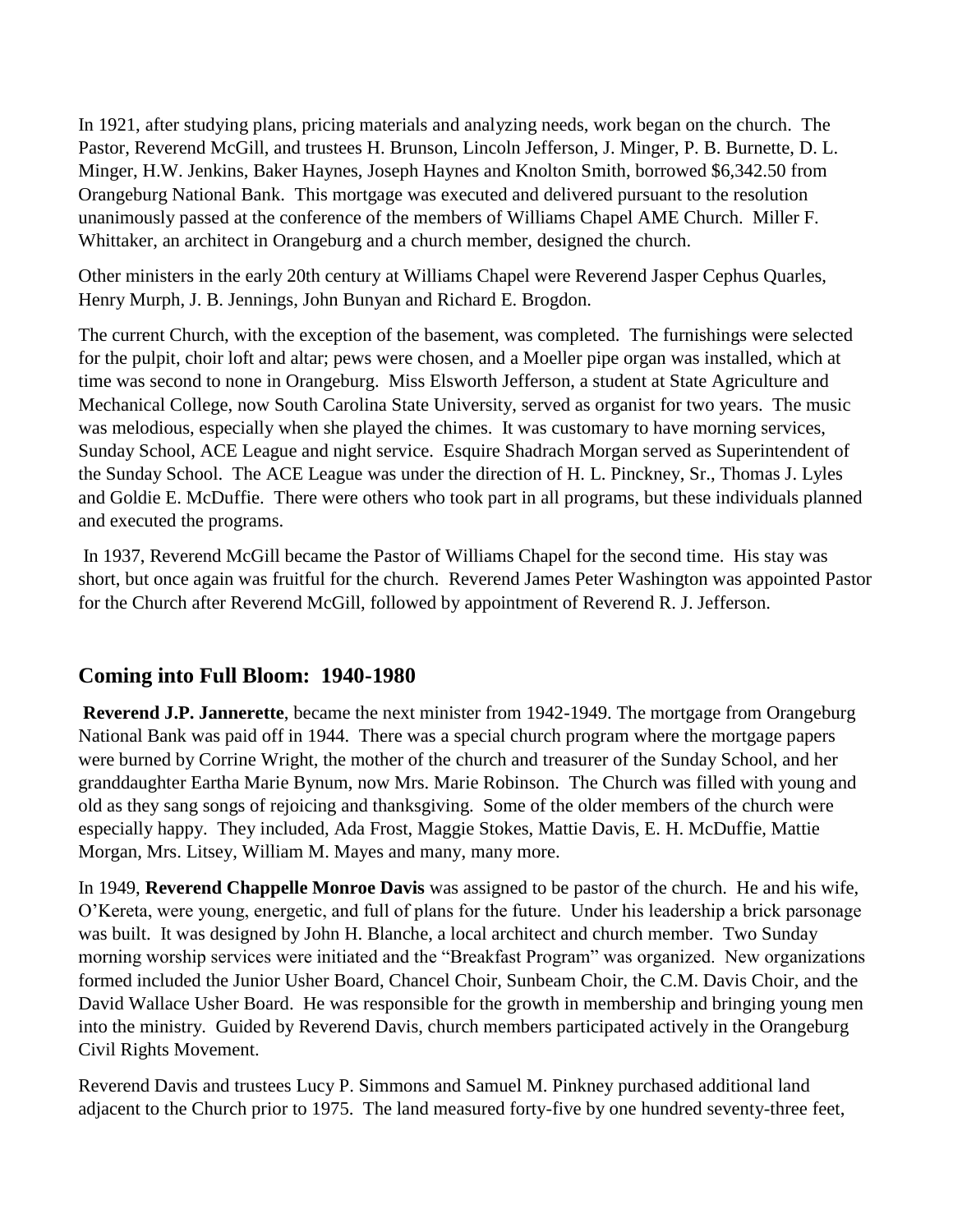and Reverend Stoney Toomer was paid \$1,635.00 for the property. The first major renovation of the Church was done in 1967.

In 1975, land was also purchased on the corner of Rowe and Glover Streets from Thomas Copeland for \$5,500.00. The second phase of the renovation was completed in 1975, making it a sound structure. Carl D. Kennerly was serving as President Pro Tem of the Board of Trustees.

Reverend Davis died suddenly in July 1978, after serving the church for 29 years. Reverend David Daniels, a ministerial student at Allen University, was named to complete the term.

The **Reverend Dr. William Smith, Jr.** was assigned to serve the congregation in December 1978. Under his leadership the church initiated a variety of new programs. Many clubs and organizations were established. A Youth Church was organized. Six lots were purchased and \$35,000 was raised to renovate and move the parsonage to its present site.

# **Preparing for the New Millennium: 1980-2000**

On October 12, 1980, the **Reverend Allen W. Parrot**t and his wife, Barbara, were sent to lead the congregation.

Under his leadership, the church initiated a variety of service-oriented programs: (1) collection and distribution of non-perishable items for the needy; (2) soup kitchen for the hungry; (3) Easter clothing "giveaway;" (4) summer lunch program for children; and (5) tutorial program for adults. Many clubs and organizations were established including weekly Bible Study Class, a catechism class for youth, Cub Scouts, Men's Fellowship and softball team. "Vignettes of Black History" was instituted to celebrate Black History Month and an annual "Lenten Series" led by the laity of the church was started. Special worship experiences included the celebration of a "Christian Passover" and College Day. The elderly and handicapped were served Holy Communion in their seats.

The church always took an active role in civil rights advancement and was accorded a life membership in the NAACP in March of 1982. In 1986 Williams Chapel received a national award for the highest NAACP membership enrollment and voters registration in the country.

During Reverend and Mrs. Parrott's tenure, the Church parsonage was relocated to the corner of Glover Street, and additions were constructed costing \$35,000.00. The lovely stained-glass windows in the church were restored at a price of \$27,000.00. Williams Chapel AME Church was entered in the National Register of Historic Places September 20, 1985, with an elegant essay on its Gothic Revival Architecture. Its picturesque massing and distinctive detailing attest to the talents of its architect, Miller F. Whittaker, and to the ability of builder I. J. Minger. Whittaker, who prepared plans for the building in 1915, was director of the Department of Mechanical Arts at South Carolina State University and was the first black architect practicing in South Carolina.

On August 9, 1987, the Family Life Center Committee, chaired by Brother Oscar Butler, was opened, and the church actively responded to the needs of the community. In 1988 the Day Care Center opened.

The Chappelle Monroe Davis Fellowship Hall, located in the Allen W. Parrott Family Life Center, was dedicated June 9, 1991, in memory of Reverend C. M. Davis.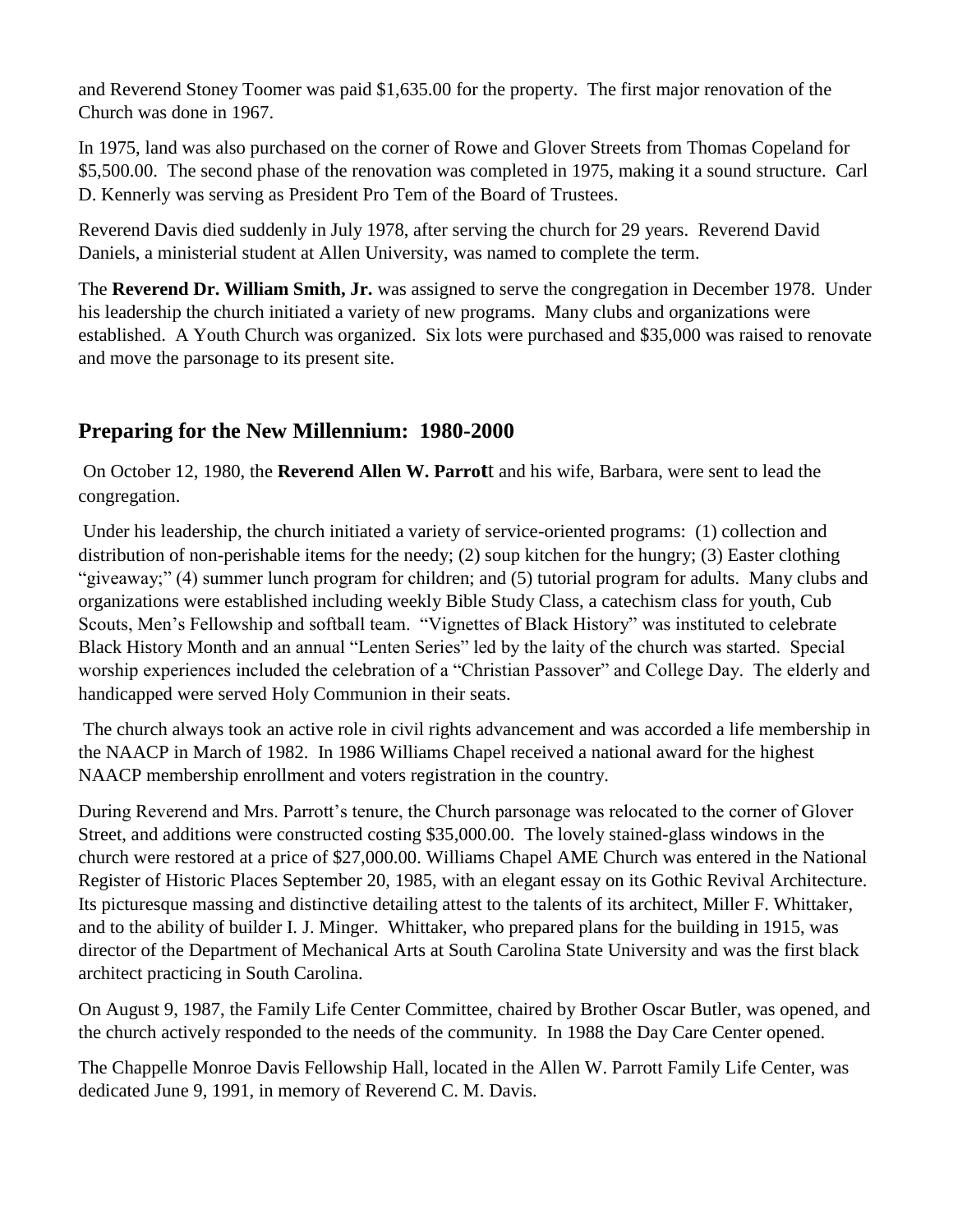In November, 1991, **Reverend Lorenza T. Baker** was appointed to lead the congregation. He and his wife, Ellen, resided in Burton, S.C. During his tenure the church was reorganized to include numerous commissions, boards, and auxiliaries. One new commission was the Public Relations Commission, which was responsible for issuing news releases; greeting, counting, and welcoming visitors to the church; and producing a bi-monthly publication, Williams Chapel AME church newsletter, chaired by Sis. Sarah Monroe. The first edition was published in January, 1993. The newsletter was mailed to all members and newly-registered visitors.

Over \$100,000.00 was paid on the existing mortgage on the Family Life Center. The Day Care Center was licensed and reorganized; learning materials and playground equipment were purchased at a cost of \$15,000.00, Brother William A. Purvis was named Steward Pro Temp.

Extensive repairs were made to the entire church. The parsonage was refurbished and refurnished. Security systems were installed in the church parsonage. Administrative staff and department directors were put in place. New office equipment was purchased. Many outreach ministries were organized, including tutorial and mentoring programs, a weekly radio broadcast, a soup kitchen, clothes closet and pastoral care groups. Reverend Baker was assigned to another church in June, 1994.

On June 12, 1994, **the Reverend George F. Flowers** and his wife, Phoenicia, were appointed to lead the congregation of Williams Chapel. He came with a vision to lead the congregation into the 21st century. Under his leadership, the church office operations were computerized to maintain accurate church records, membership needs, financial status, and to print Church bulletins and newsletters. During this period the Public Relations Commission began distributing "Welcome Kits" to all visitors to the Church.

Sunday worship was returned to one service, which began at 9:45 a.m. The George F. Flowers Trio was formed. Other projects included retiring the church mortgage of \$178,478.00 on the Allen W. Parrott Family Life Center; paneling the walls in the lower level assembly hall; the installation of a Wick 16-pipe organ at the cost of \$167,217.00; the enlargement of the choir loft with new pews donated by Alphonso and Minnie Jenkins; the purchase of communion dress, paraments, for the altar; installation of risers and pews in the gallery; upholstering the pews at the cost of \$35,498.00; and the purchase of a 15 passenger van for \$20,528.00.

The church family sponsored numerous fund-raising activities to successfully liquidate the indebtedness of the Family Life Center, pipe organ, pew renovation project, and van.

During Reverend Flowers' administration, an additional area for parking was purchased at the cost of \$7,300.00 from Mrs. Thackston and other projects were completed: side parking lot paved and fenced; rear driveway paved (the rear parking lot had been fenced in some years earlier); exterior security lights installed; a freezer and an exhaust fan purchased for the kitchen in the Family Life Center; kitchen cabinets renovated in lower level; and the interior of the Family Life Center painted. Also security systems were installed in the church, the Family Life Center and the parsonage.

Along with other community services, the Church had been designated by the Federal Government as a site for distribution of lunch to youth during the summer for several years.

In 1998, an anonymous member gifted to the Glory of God a magnificent Yahama Baby Grand Piano for the sanctuary. Other items gifted to the church since June 1994 were a six foot oak cross to hang in the rear of the pulpit, an oak glider for the Family Life Center, by Brother Ernest Monroe and a large African fabric print purchased for the church by Reverend Flowers on his visit to Africa in January 1996. After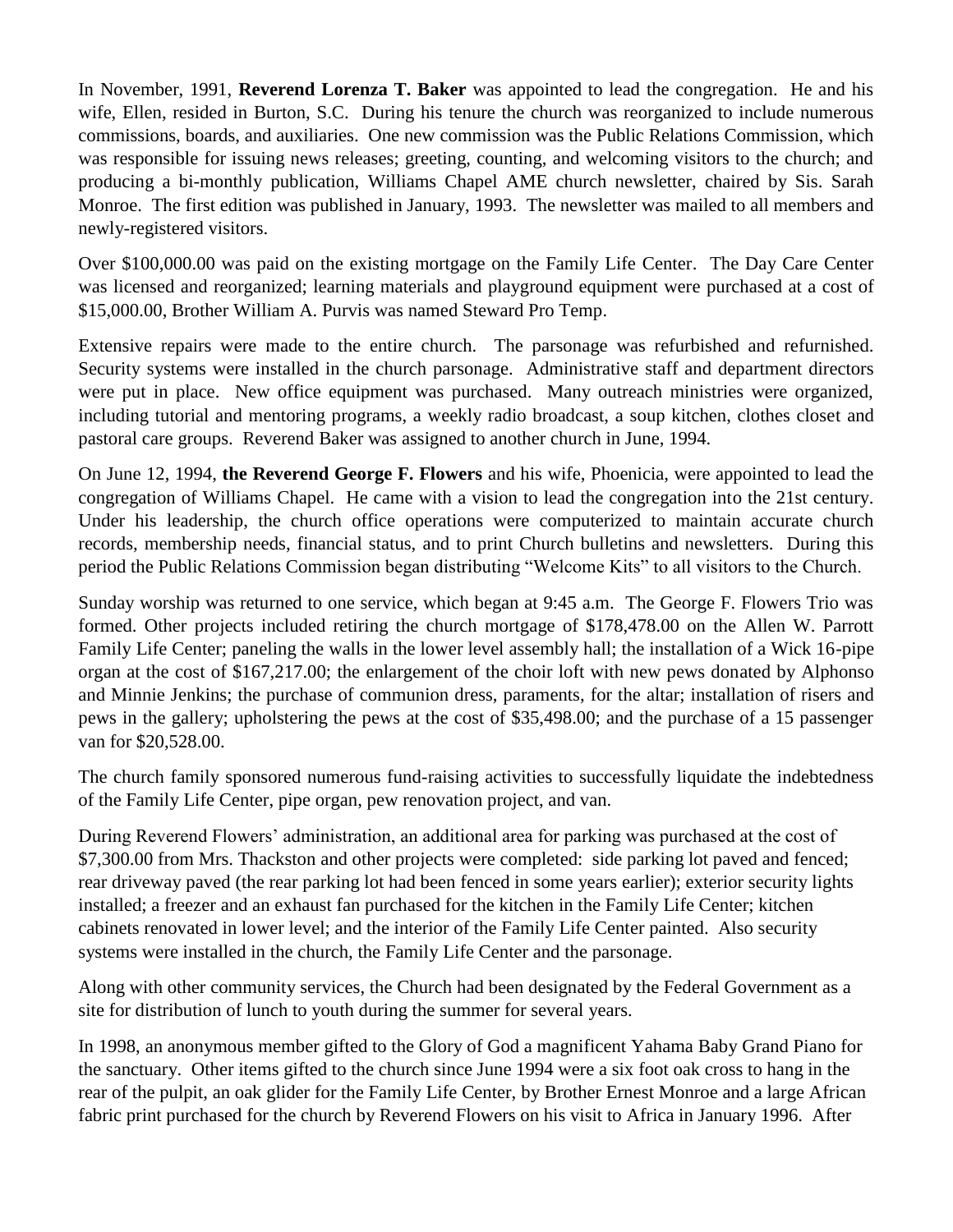being divided into two frames, the prints were hung in the Family Life Center and the assembly hall in the lower level of the Church.

On December 12, 1998, Williams Chapel, in conjunction with Mount Pisgah Baptist Church, broke ground on a Habitat for Humanity house located on Maxcy Street in Orangeburg. Each church contributed \$18,000.00 for the construction of the house, which was completed October 1999.

An Endowment Fund, which is a life support resource for the Church was established by an initial contribution by the Ernest N. Williams Family in his memory, November, 1999.

On October 10, 1998, Reverend Flowers officially launched his candidacy for the Office of Secretary-Treasurer of the Office of Missions of the African Methodist Episcopal Church for the year 2000, at a luncheon honoring him at the Kirkland W. Green Student Center at South Carolina State University. He was elected to that position during the A.M.E. Church General Conference, Cincinnati, Ohio, July 5-12, 2000. He continued to serve as Pastor of Williams Chapel until the Annual Conference, November, 2000.

## **From 2001-2007: Embracing the Vision**

In November, 2000, the **Reverend Roderick D. Belin** was assigned to the congregation. Under his leadership, church and community ministries were birthed to celebrate diversity and to meet the emergent needs of an inter-generational, fast-growing church population.

These new ministries served to further the spread of the Gospel of Jesus Christ. Additionally, a new organizational structure was instituted to even more effectively "serve the present age."

This structure organized all of the ministries of the church into four major divisions: Christian Education, Membership Nurture and Care, Worship and the Arts, and Outreach and Evangelism.

The Worship Experience was a blend of traditional and contemporary liturgy and music. The incorporation of a Hammond B-3 organ, a Yahama Motif 8 keyboard, a drum set, brass, woodwinds and bass guitar significantly enhanced praise and worship while appealing to and engaging worshippers of all ages. The Mass Choir and the New Beginnings Choir of Youth were established.

A \$92,000.00 debt was paid off in 2001. Additional land was purchased for parking; church directional signs were gifted and erected at city limits; a copper roof was installed on the edifice at a cost of \$58,000.00; furniture was purchased for the reception area and administrative offices. Carpeting of the lower level of the church was gifted. Draperies were purchased for the lower level of the Church, the Family Life Center, the reception area and the administrative offices.

Other highlights include the Annual Senior Citizen's Health and Wellness Forum sponsored by the Ministry to Seniors. The first speaker was Dr. Joycelyn Elders, former United States Surgeon General; the installation of a multimedia system that includes audio/video production, recording and a projection system at cost of \$36,000.00; and a state-of-the art, fully interactive website. First Friday Jazz and poetry which highlighted the work of wordsmythes, poets, griots, noise-makers, rule-breakers, singers and other musicians was held the first Friday in the month and was opened to the community.

The Riverside-West End Community Development Corporation was founded to assist the Riverside-West End Community by empowering its members to reach their full potential and realize their dreams through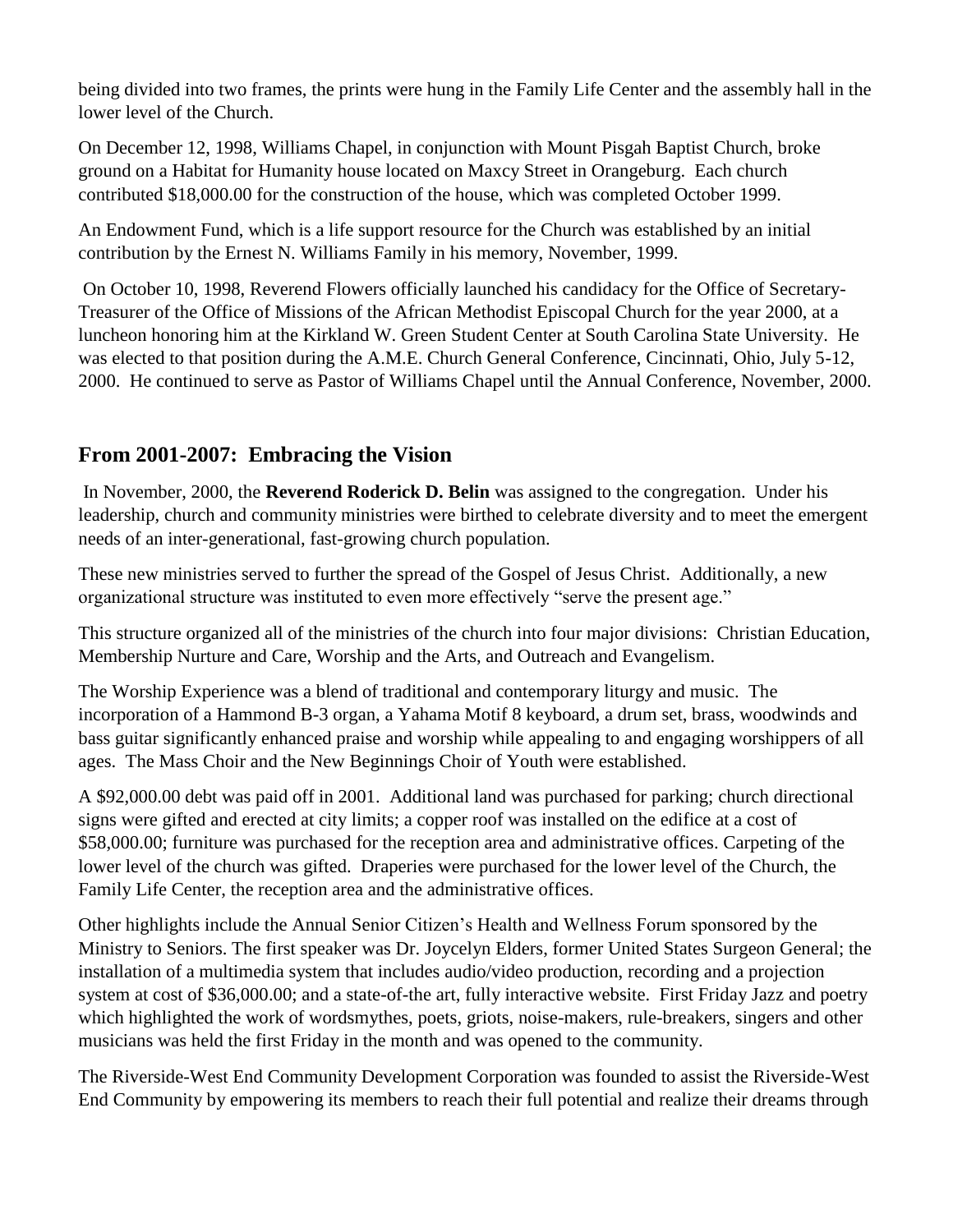education, the arts, and economic development. A celebration banquet was held on September 12, 2003. Dr. Floyd Flake was the guest speaker. Reverend Belin resigned on October 24, 2004.

On December 5, 2004, **Reverend Dr. Juenarrl Keith** and his wife Anna Marie were assigned to lead the congregation. He led the congregation in spiritual renewal with emphasis on worshiping in the true spirit of African Methodism.

Reverend Keith initiated the development of the Williams Chapel Kindergarten Program with the Director of the Learning Center, Mrs. Marie Jenkins. The Williams Chapel Church Learning Center was restructed and strengthened. The church purchased and paid in full for adjacent property. Under his Christian nurturing and leadership the Church became the home base for the Statewide AME Outreach Project. The old Bruner Building on Middleton Street was purchased. During Reverend Keith's tenure the church applied for a historical marker from South Carolina Department of Archives and History in August 2006. The marker was approved in November 2006.

On November 11, 2006, Reverend Keith was appointed Presiding Elder of the Orangeburg District after the untimely death on July 27, 2006 of **Reverend Willie J. Baxter**, Presiding Elder of the Orangeburg District.

## **2006 - 2016:"A Call to Serve"**

**Reverend Caesar R. Richburg** and his wife, Ella, came to serve Williams Chapel AME Church on November 12, 2006.

On March 25, 2007, Reverend Richburg led the church in the celebration and unveiling of the South Carolina Historical Marker. Renovation/expansion of the Pastor's Office began in February, 2007.

A new, detailed Worship Guide was designed for the Sunday Morning Service. He reintroduced several annual observances including Women's Day, Men's Day, Baby Contest, and Family and Friends Day.

May, 2007, the Voices of Williams Chapel, a women's choir, was organized. In August the Youth Church was reorganized.

Pastor Richburg received his doctorate from Hood Theological Seminary in Church Administration.

August, 2007 mark the inauguration of the First Annual Southern Midlands African American Family Reunion. This event grew to more than 8000 people annually. It was a family-friendly event held in the Edisto Memorial Gardens. The last event was held in 2012.

On August 31, 2007, Reverend Richburg and the Williams Chapel Church Family honored Reverend Leroy Thomas, Jr., Assistant Minister, at a "This Is Your Life" Appreciation Celebration Banquet. Reverend Thomas has been a faithful servant assisting many pastors beginning with Reverend Allen W. Parrott. He has been a dedicated servant in the Outreach Ministry for many years.

A 40-passenger bus was purchased. Additional property was purchased. The Class Leader Council was organized. The formation of Riverside Westend Community Economic Development Corporation was continued.

The church family honored Bro. Willie Jeffries, Trustee, October 17, 2010 after he was inducted into the prestigious 2010 College Football Hall of Fame.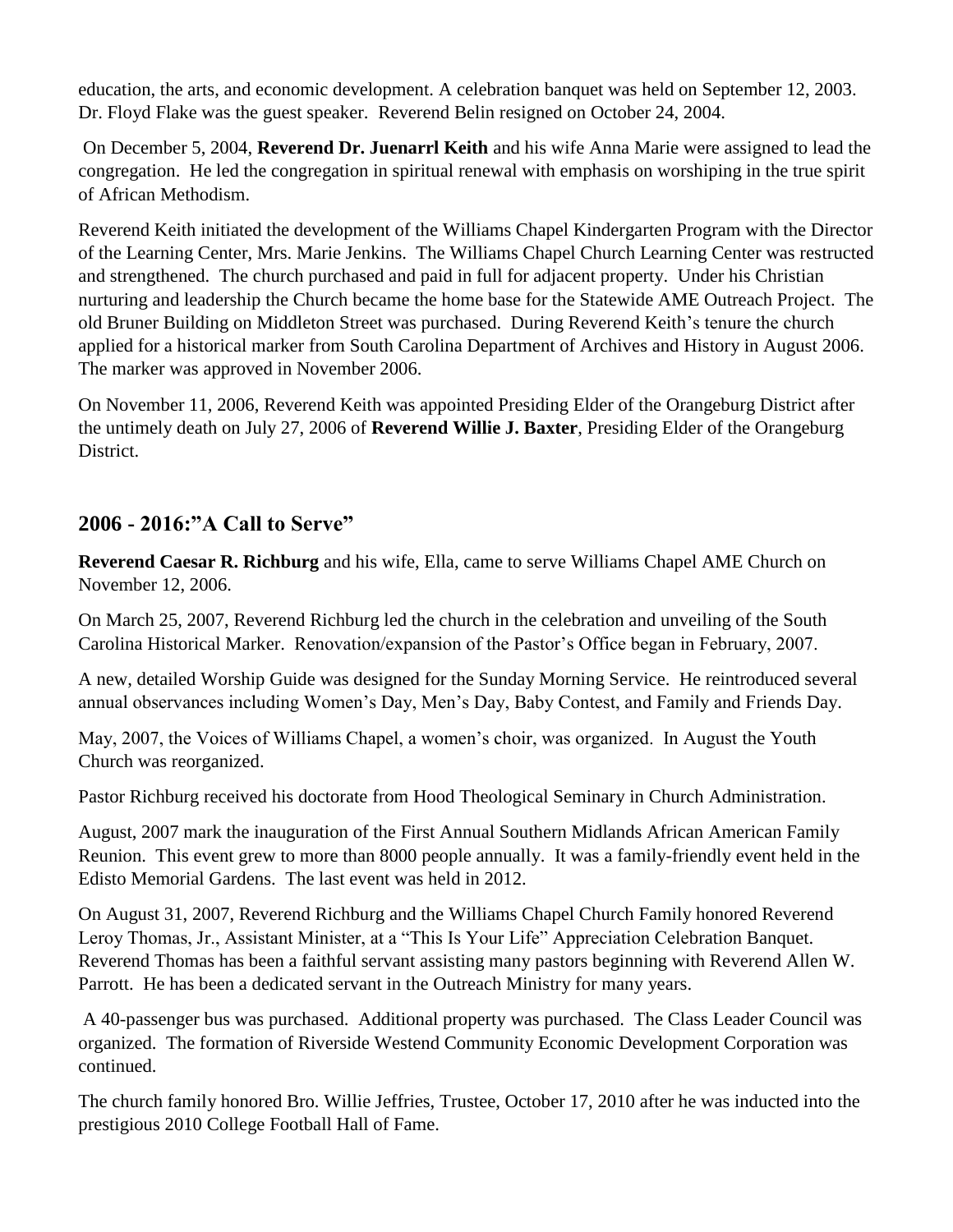October 31, 2010, a fall community festival was held where the church family provided a fun and safe environment for over four-hundred children and their parents.

November 28, 2010, the dedication and unveiling of "The Sheridan Murph Hamilton Christian Education Annex," formally the church parsonage was dedicated.

The church celebrated 137 years of spiritual and physical growth, December 5, 2010.

Dr. Richburg announced his candidacy for the Office of Bishop in the African Methodist Episcopal Church 2012 in Florence, SC at the Post Conference 2010.

The church family and the campaign for, "Richburg for Bishop 2012" sponsored a Gala honoring Pastor Richburg for thirty-five years in ministry and the call to serve as Bishop in the AME Church February 18, 2011. Bishop Preston Warren Williams, II was the guest speaker. Pastor Richburg was also a candidate for bishop in 2016.

The dedication and unveiling of Darryl's Playground was held August 3, 2011. Dr. Oscar Darryl Butler grew up in Williams Chapel and died at age 34. His parents are Dr. and Mrs. Oscar Butler Sr.

Sunday, August 21, 2011, the church returned to two services, 8:00am and 10:45am. Williams Chapel now has church school at St. Paul Apartments.

Sunday, September 18, 2011, the church celebrated "National Back to Church Sunday."

Beginning with Rev. Chappelle M. Davis, portraits of all pastors, past and present, were refurbished and hung in the hall of the Allen W. Parrott Family Life Center.

Extensive renovations were made in the entire church: enlargement of the bathrooms in the lower level, installation of new light fixtures, painting of the sanctuary, halls and fellowship hall. The lower unit of the church was completely renovated in 2011.

Extensive research on the stained glass windows of the church was spearheaded by Sister Minnie Johnson. A pamphlet was published for the church family on the results of the aforementioned search.

Power Church Plus (a computerized accounting system) was installed to account for all church contributions, finances, and membership records.

Williams Chapel Church hosted the 88th Session of the Central South Carolina Annual Conference Seventh Episcopal District, African Methodist Episcopal Church, October 10 - 14, 2011. The host church compiled and published for distribution the COMMEMORATIVE JOURNAL, which featured portraits of church ministers on the cover beginning with Rev. Chappelle M. Davis through Rev. Caesar R. Richburg.

Williams Chapel Church celebrated its 139th Anniversary on March 18, 2012, focusing on the theme "Preserving the Past—Poised for the Future."

On April 21, 2013, Williams Chapel Church celebrated its 140th Anniversary, focusing on the theme "One Hundred Forty Years of Faith, and Serving to the Community—Cherishing the Past and Claiming the Future." At an Inaugural Heritage Breakfast on April 20<sup>th</sup>, dedications were made in honor and/or in memory of the following members: Food and Service Unit—Sisters Annie Bradley, Juanita Grant, and Eartha Whetstone; Soup Kitchen—Sister Ethel DeWitt, Brother Lewis Jacobs, and Reverend Leroy Thomas; Board Room—Brother William A. Purvis; Finance Room—Brother James E. Keller and Sister Odethell McKinney; Reception Hall (lower Level) — Reverend Caesar R. Richburg; Learning Center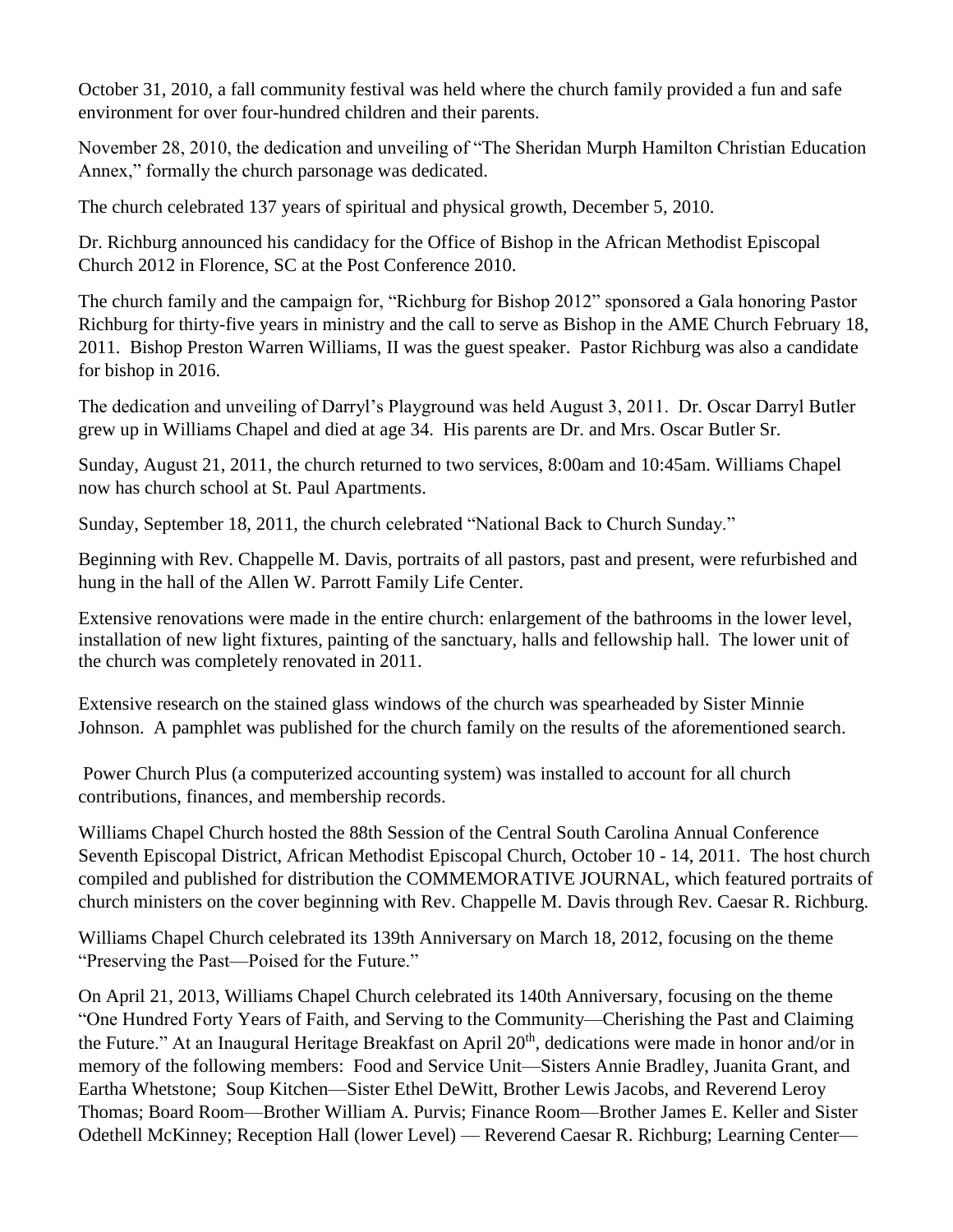Brother Carl D. Kennerly; and Facilities Management Unit—Brothers Leroy Brunson, Sr. and David Green, Sr.

Williams Chapel Church celebrated its 141st Anniversary on March 29, 2014, the theme being "Faith of Our Fathers Living Still." In conjunction with the ceremonies, an inaugural Heritage Brunch was held at the Premiere on March 28, 2014. Members honored on this occasion were Unsung Heroes: Brothers Charles Artis, Oscar Butler, Peter Felder, Eugene Hildebrand, Julius Page, and Michael Shuler; Sisters Bessie Dowling, Dorothy Major, Sandra Knotts, Barbara Troy, and Lillie Williams. Members 90 Years and Older; Brothers Eugene Hildebrand, Wilbur Irick, and Carl D. Kennerly; Sisters Mamie Darby, Hattie Green, Catherine Huggins, and Mary Jefferson. Four –Year Generation Families (The Matriarchs) of Williams Chapel: Sisters Hattie Green, Francis Lee, and Annette Truewell.

Williams Chapel Church celebrated its 142nd Anniversary on March 28, 2015. The theme was "Affirming Our Past—Transforming Our Future." In conjunction with the celebration, a Heritage Brunch was held in the Chappelle M. Davis Fellowship Hall on March 28, 2015. The Unsung Heroes honored at the celebration were Sisters Joi Gabrielle Artis, Marie Hamberg-Artis, Emma Lee Gardner, and Sarah Chambers Monroe; Brothers Bennie M. Brown Jr., Moses E. Brown, Willie Jeffries, and James L. McFadden.

Williams Chapel Church celebrated its 143<sup>rd</sup> anniversary celebration on April 9, 2016. The theme was "Saving Our Heritage for the Next Generation." The following Heroes were honored : Sisters Bria Brown, Harriette Gregg and Minnie Johnson, Brothers Wilbur Irick and Pattamas (PJ) Jones and Reverends Lorena Fuller and Eva W. Summers.

The Learning Center began accepting infants in 2013. A bus was also purchased for the center. Williams Chapel has established a church school in St. Paul Apartments.

Brother Bennie Brown assumed supervision of the Soup Kitchen (Shepherd's Corner) in 2015. On Fridays, volunteers feed several hundred people on-site, and deliveries are also made to homes. A vehicle was purchased for delivering dinners. Some of the local businesses have been generous in providing donations to the program. On Thursdays, people can visit the clothes closet and the food pantry to help take care of their personal needs.

The Souvenir Journal for the 92<sup>nd</sup> Session of the Central South Carolina Annual Conference 2015, heritage Edition featured names of twenty-two native sons of South Carolina elevated to bishop from 1828 – 2008. Our present bishop's picture (Bishop Richard Franklin Norris) was in the center of the souvenir journal cover.

The church family sponsored a Gala honoring Pastor Richburg for Bishop 2016 on April 22, 2016. Bishop Norris was the quest speaker.

Rev. Richburg was assigned as pastor of Bethel AME Church, Columbia, SC on November 11, 2016.

**Reverend Stanley Rivers (Sheila)** was appointed November 11, 2016.

Reverend Rivers immediately began to stabilize the church and lead the congregation to higher heights. He re-instated the New Generation Choir (Young Adult) and designated the third Sunday as Youth Sunday. The Endowment Board was also re-instituted. He revamped new members orientation and training; appointed a Benevolent Funds Committee and held training and installation for church officers. Rev. Rivers and officers purchased and installed security system and held training for all operators. Church building and grounds were repaired as a result of the hurricane. Administrative offices were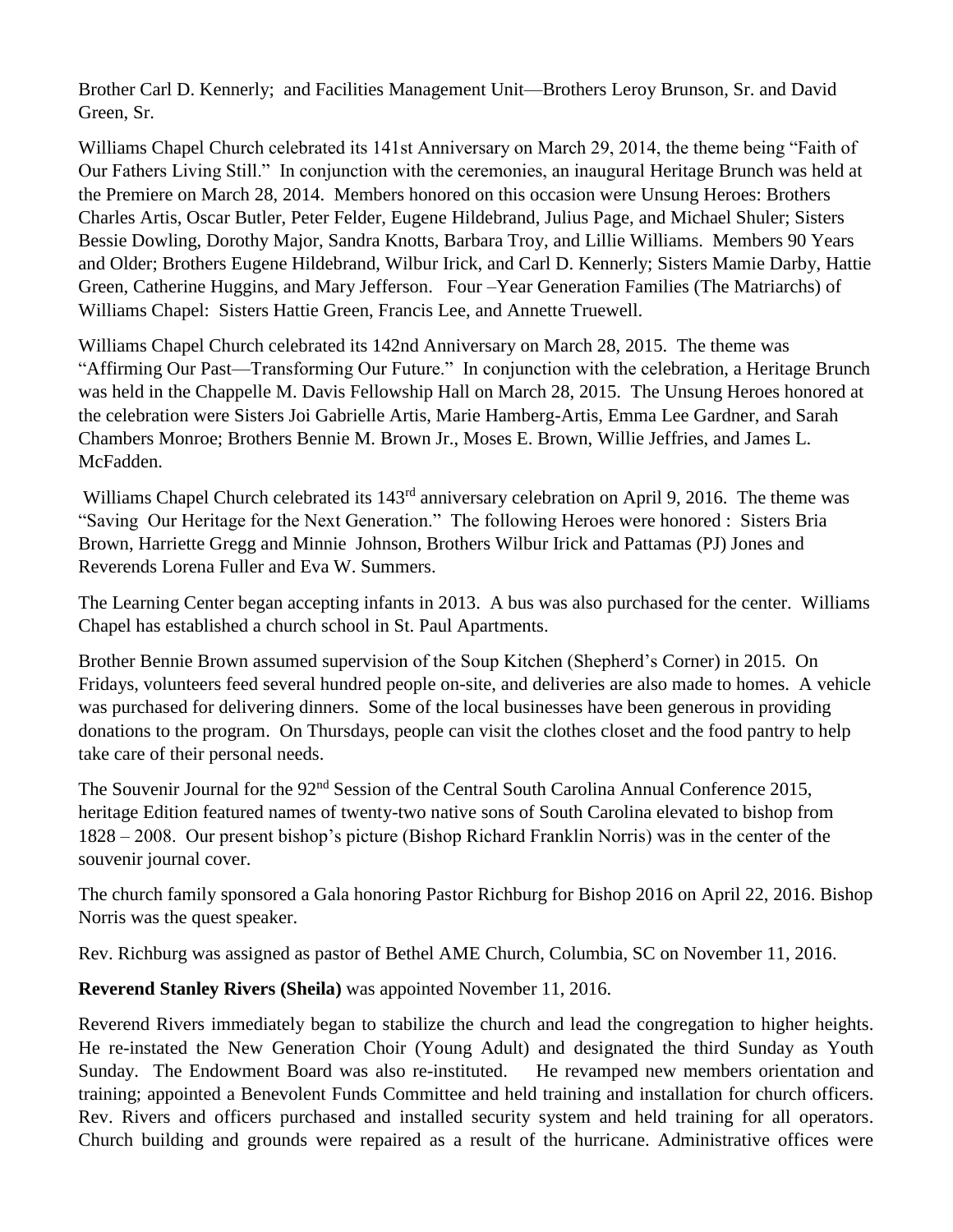painted and installed new carpet in the secretary's office. He established a financial plan to reduce the church mortgage and transparency of accounting. The worship guide was re-designed. A 15 passenger (handicapped accessible) bus was purchased.

The 144<sup>th</sup> Anniversary Breakfast Celebration was held on March 18, 2017 at the Premiere. The theme was "A New Beginning: Thanking God for the Old and Praising God for the New." The following persons were honored as Unsung Heroes: Sisters Mary James, Jean Johnson, Gertha McFadden, Cynethia Page, Jacqueline Turner, and Barbara White, Brothers John Grant, Joseph Green, Christopher Simmons and Reverend Christopher Mathis. The Life-Time Achievement Recipients was added in 2017. They are Sisters Dorothy Bovian, Hattie Green and Dr. Barbara Williams-Jenkins.

Homecoming/Family and Friends Day was held on Sunday, July 30, 2017. Bishop Sammie L. Green was the guest speaker.

The Nazry Davis Jones Ministry to Seniors sponsored its fourteenth Annual Health and Wellness Forum in September 2017. All the forums were well attended and all the speakers were dynamic. Brother Gregory Jones, son of the late Nazry D. Jones, was the keynote speaker for the forum. He continues to support this ministry.

The opening of the Daycare Center (house infants, 3 months – 18 months) in 2018.

Pastor Rivers appointed the first female steward *Pro Tem* in the history of the church, Sister Marie Hamburg-Artis in November and Brother William A. Purvis retired after serving as Pro Tem for 26 years. He appointed Sister Pearl Johnson Logan as director of the Commission of Christian Education.

The church received two 55" monitors for the media ministry. Church news and announcements are now done by audio-visual technique.

On line giving was established at the church as a method of paying your tithes and offering.

The opening of the Daycare Center (house infants, 3 months – 18 months) in 2018.

#### **Church Ministries include:**

| Acolytes                                     | <b>Intercessory Prayer Ministry</b>   |
|----------------------------------------------|---------------------------------------|
| Altar Guild                                  | Kitchen/Culinary                      |
| <b>AME Campus Ministry (SCSU/Claflin)</b>    |                                       |
| <b>Bible Study</b>                           | Lay                                   |
| Women Inspirational Bible Study              | Living Word Liturgical Dance Ministry |
| Victorious Men Bible Study<br>$\bullet$      | Ministerial Staff                     |
| Pastor's Bible Study<br>$\bullet$            | <b>Music Ministry</b>                 |
| Noonday Community Bible Study<br>$\bullet$   | Pastoral                              |
| <b>Buildings and Grounds</b>                 |                                       |
| <b>Church School</b>                         | <b>Pastoral Care Ministry</b>         |
| Drama Ministry (Parable)                     | <b>Public Relations</b>               |
| Greeters                                     | <b>Marriage Ministry</b>              |
|                                              | Media Ministry                        |
|                                              | Nazry D. Jones Seniors Ministry       |
| <b>Commission of Finance and Stewardship</b> | Single Ministry                       |